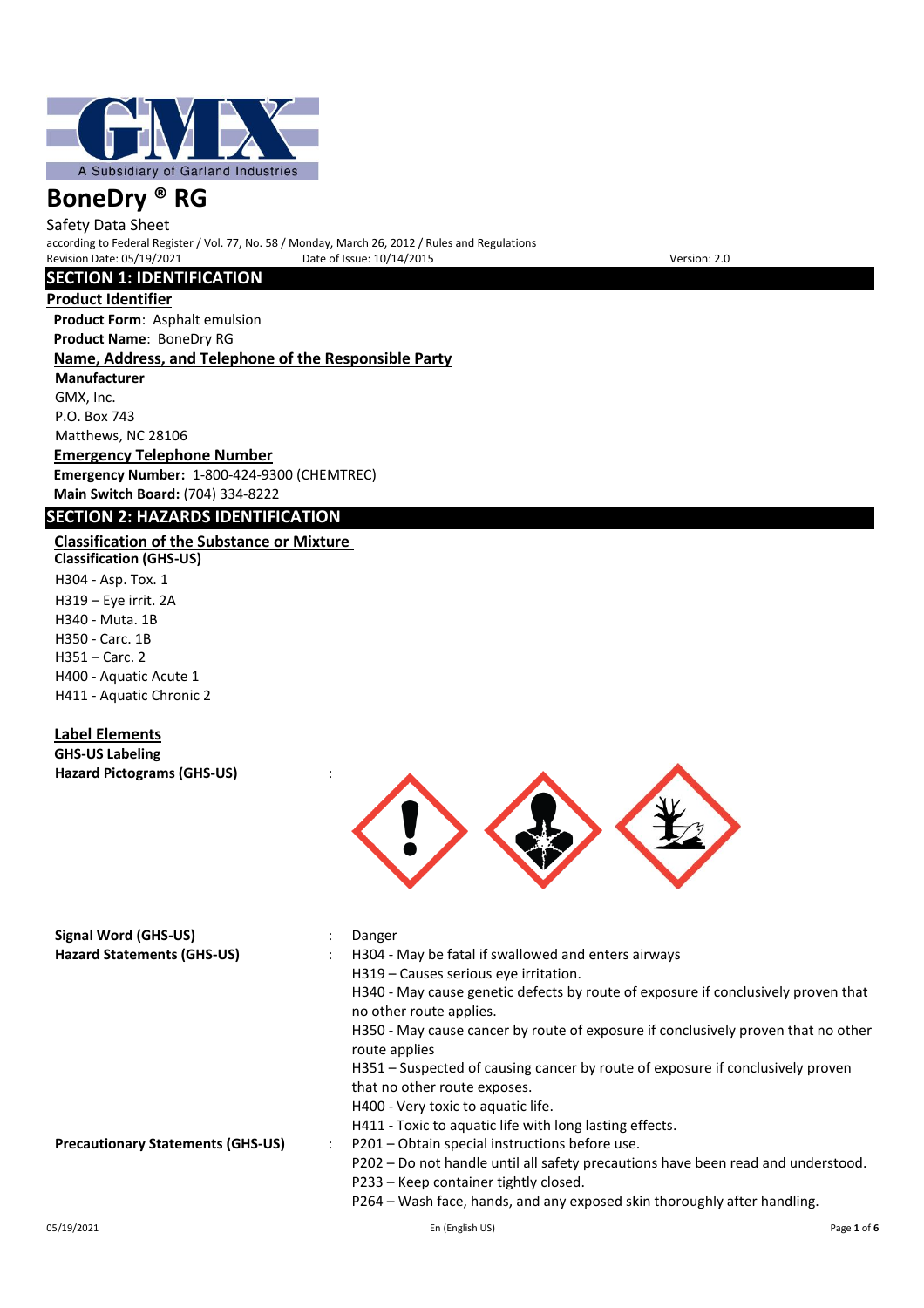Safety Data Sheet According to Federal Register/Vol. 77, No. 58/Monday, March 26, 2012/Rules and Regulations Date of issue: 10/14/2015

- P273 Avoid release to the environment.
- P280 Wear protective gloves/protective clothing/eye protection/face protection.
- P281 Use personal protective equipment as required.
- P303 + P361 + P353 IF ON SKIN (or hair): Remove/Take off immediately all

contaminated clothing. Rinse skin with water/shower.

P305 + P351 + P338 - IF IN EYES: Rinse cautiously with water for several minutes.

Remove contact lenses, if present and easy to do. Continue rinsing. P308+P313 – If exposed or concerned: Get medical advice/attention.

P337+P313 – if eye irritation persists: Get medical attention/advice.

P370 + P378 - In case of fire: Use extinguishing media for extinction.

P391 - Collect spillage.

P403 + P235 - Store in a well-ventilated place. Keep cool.

P405 – Store locked up.

P501 – Dispose of contents/container according to local, regional, national, and international regulations.

#### **Other Hazards**

**Other Hazards Not Contributing to the Classification:** Not available.

**Unknown Acute Toxicity (GHS-US)**

No data available

### **SECTION 3: COMPOSITION/INFORMATION ON INGREDIENTS**

**Substance**

Not available

#### **Mixture**

| <b>Name</b>         | <b>Product identifier</b> | % (w/w)   | <b>Classification (GHS-US)</b> |
|---------------------|---------------------------|-----------|--------------------------------|
| Asphalt             | CAS No (8052-42-4)        | $50 - 65$ | H225 - Flam. Lig. 2            |
|                     |                           |           | H319 - Eye Irrit. 2A           |
|                     |                           |           | $H351 - Carc.$ 2               |
| Water               | CAS No (7732-18-5)        | 20-45     | Not Classified                 |
| Elastomeric Polymer | Proprietary               | $0 - 20$  | Not Classified                 |
| Additives           | Mixture                   | < 6       | Not Classified                 |
| Stoddard Solvent    | CAS No (8052-41-3)        | $0 - 5$   | H226 - Flam. Lig. 3            |
|                     |                           |           | H340 - Muta, 1B                |
|                     |                           |           | H350 - Carc. 1B                |
|                     |                           |           | H304 - Asp. Tox. 1             |
|                     |                           |           | H400 - Aquatic Acute 1         |
|                     |                           |           | H411 - Aquatic Chronic 2       |

## **SECTION 4: FIRST AID MEASURES**

#### **Description of First Aid Measures**

**First-aid Measures General**: Never give anything by mouth to an unconscious person. If you feel unwell, seek medical advice (show the label where possible). IF exposed or concerned: Get medical advice/attention.

**First-aid Measures After Inhalation**: Move to fresh air. Oxygen or artificial respiration if needed. If symptoms persist, call a physician.

**First-aid Measures After Skin Contact**: Wash off immediately with soap and plenty of water removing all contaminated clothes and shoes. Remove and wash contaminated clothing before re-use. If skin irritation persists, call a physician.

**First-aid Measures After Eye Contact**: Rinse thoroughly with plenty of water for at least 15 minutes and consult a physician. **First-aid Measures After Ingestion**: Call a physician or Poison Control Center immediately. Never give anything by mouth to an unconscious person. Do not induce vomiting without medical advice.

## **SECTION 5: FIRE-FIGHTING MEASURES**

#### **Extinguishing Media**

**Suitable Extinguishing Media:** Carbon dioxide (CO2). Foam. Dry powder. Dry chemical.

**Unsuitable Extinguishing Media:** Do not use a solid water stream as it may scatter and spread fire.

## **Special Hazards Arising From the Substance or Mixture**

No information available

## **Advice for Firefighters**

**Firefighting Instructions:** Exercise caution when fighting any chemical fire.

**Protection During Firefighting:** As in any fire, wear self-contained breathing apparatus pressure-demand, MSHA/NIOSH (approved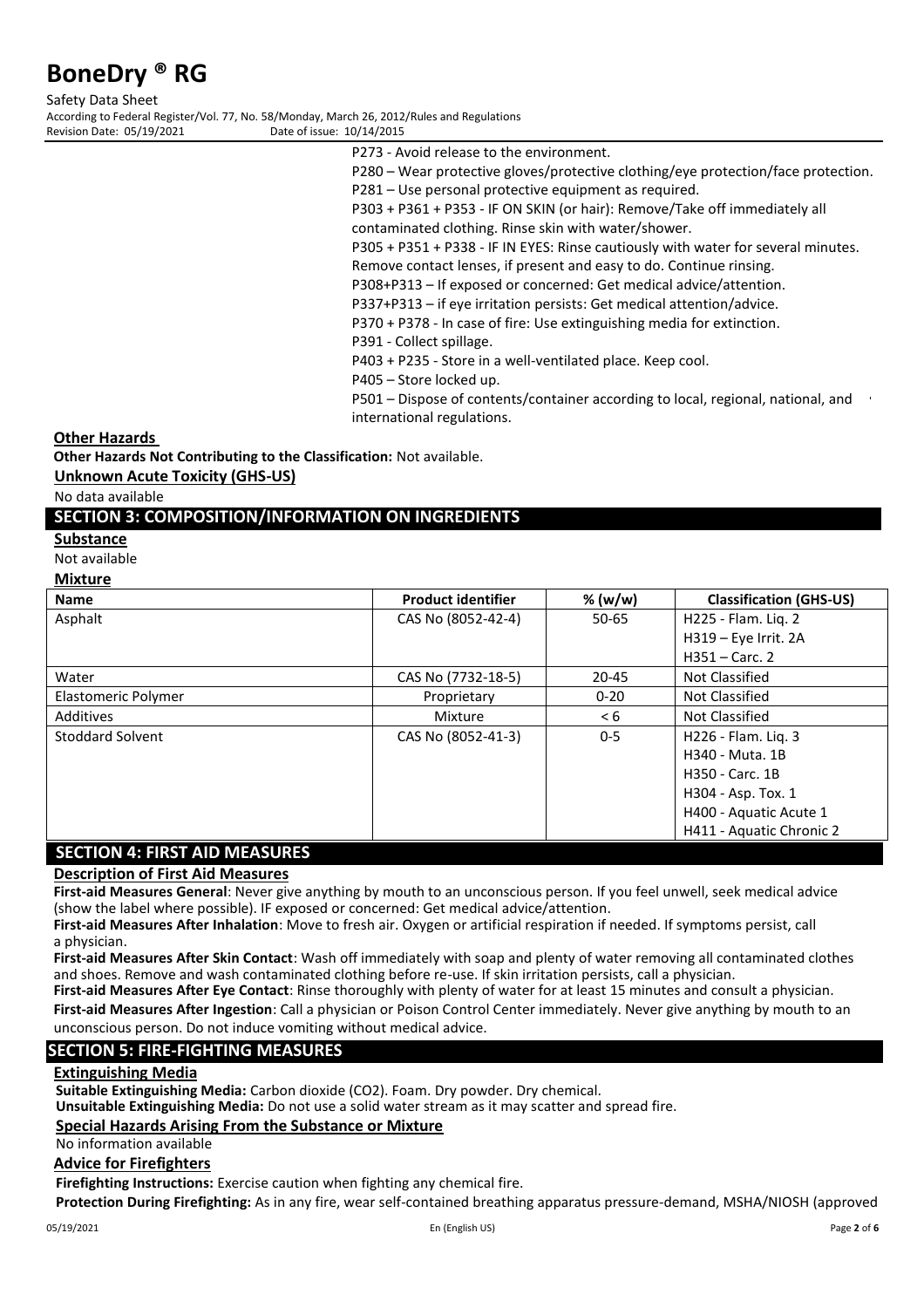Safety Data Sheet According to Federal Register/Vol. 77, No. 58/Monday, March 26, 2012/Rules and Regulations Revision Date: 05/19/2021

or equivalent) and full protective gear.

## **Reference to Other Sections**

Refer to section 9 for flammability properties.

### **SECTION 6: ACCIDENTAL RELEASE MEASURES**

#### **Personal Precautions, Protective Equipment and Emergency Procedures**

**General Measures**: Evacuate personnel to safe areas.

#### **For Non-emergency Personnel**

**Protective Equipment:** Use appropriate personal protection equipment (PPE).

**Emergency Procedures:** Evacuate unnecessary personnel.

**For Emergency Responders**

**Protective Equipment:** Equip cleanup crew with proper protection.

**Emergency Procedures:** Ventilate area.

#### **Environmental Precautions**

Prevent further leakage or spillage if safe to do so. Prevent product from entering drains.

#### **Methods and Material for Containment and Cleaning Up**

**For Containment and Clean Up:** Dike with inert absorbent material (e.g. dry sand or earth). Take precautionary measures against static discharges. Soak up with inert absorbent material. Pick up and transfer to properly labeled containers. Keep in suitable and closed containers for disposal. Dispose of as common waste.

#### **Reference to Other Sections**

See heading 8, Exposure Controls and Personal Protection.

## **SECTION 7: HANDLING AND STORAGE**

#### **Precautions for Safe Handling**

Avoid contact with skin and eyes. Ensure adequate ventilation.

### **Conditions for Safe Storage, Including Any Incompatibilities**

**Storage Conditions:** Keep container tightly closed. Keep in properly labeled containers. Keep out of the reach of children. **Incompatible Materials:** Not available.

## **SECTION 8: EXPOSURE CONTROLS/PERSONAL PROTECTION**

### **Control Parameters**

| <b>Chemical Name</b> | <b>ACGIH TLV</b>          | <b>OSHA PEL</b>             | <b>Ontario TWAEV</b>       | Mexico                       |
|----------------------|---------------------------|-----------------------------|----------------------------|------------------------------|
| Petroleum Asphalt    | TWA: $0.5 \text{ mg/m}^3$ |                             | TWA: $0.5 \text{ mg/m}^3$  | STEL: 10 mg/m <sup>3</sup>   |
|                      |                           |                             |                            | TWA: 5 mg/ $m3$              |
| Stoddard Solvent     | TWA: 100 ppm              | TWA: 2900 mg/m <sup>3</sup> | TWA: 525 mg/m <sup>3</sup> | STEL: 200 ppm                |
|                      |                           | TWA: 500 ppm                |                            | STEL: 1050 mg/m <sup>3</sup> |
|                      |                           |                             |                            | TWA: 523 mg/m <sup>3</sup>   |
|                      |                           |                             |                            | TWA: 100 ppm                 |

| <b>Themical</b><br>Name | ISH IDI H<br><b>ALL</b><br>NI |
|-------------------------|-------------------------------|
| Solvent<br>touua<br>.   | 20000<br>mg/m² ں۔             |

#### **Exposure Controls**

**Appropriate Engineering Controls:** Do not allow ventilation equipment to draw material odors indoors. **Personal Protective Equipment:** Gloves. Protective clothing. Protective goggles.



**Hand Protection:** Protective gloves.

**Eye Protection:** Chemical goggles or safety glasses.

**Skin and Body Protection:** Wear suitable protective clothing.

**Respiratory Protection:** If exposure limits are exceeded or irritation is experienced, NIOSH approved respiratory protection should be worn.

**Hygiene Measures:** Wash hands before breaks and at the end of workday. Remove and wash contaminated clothing before re-use.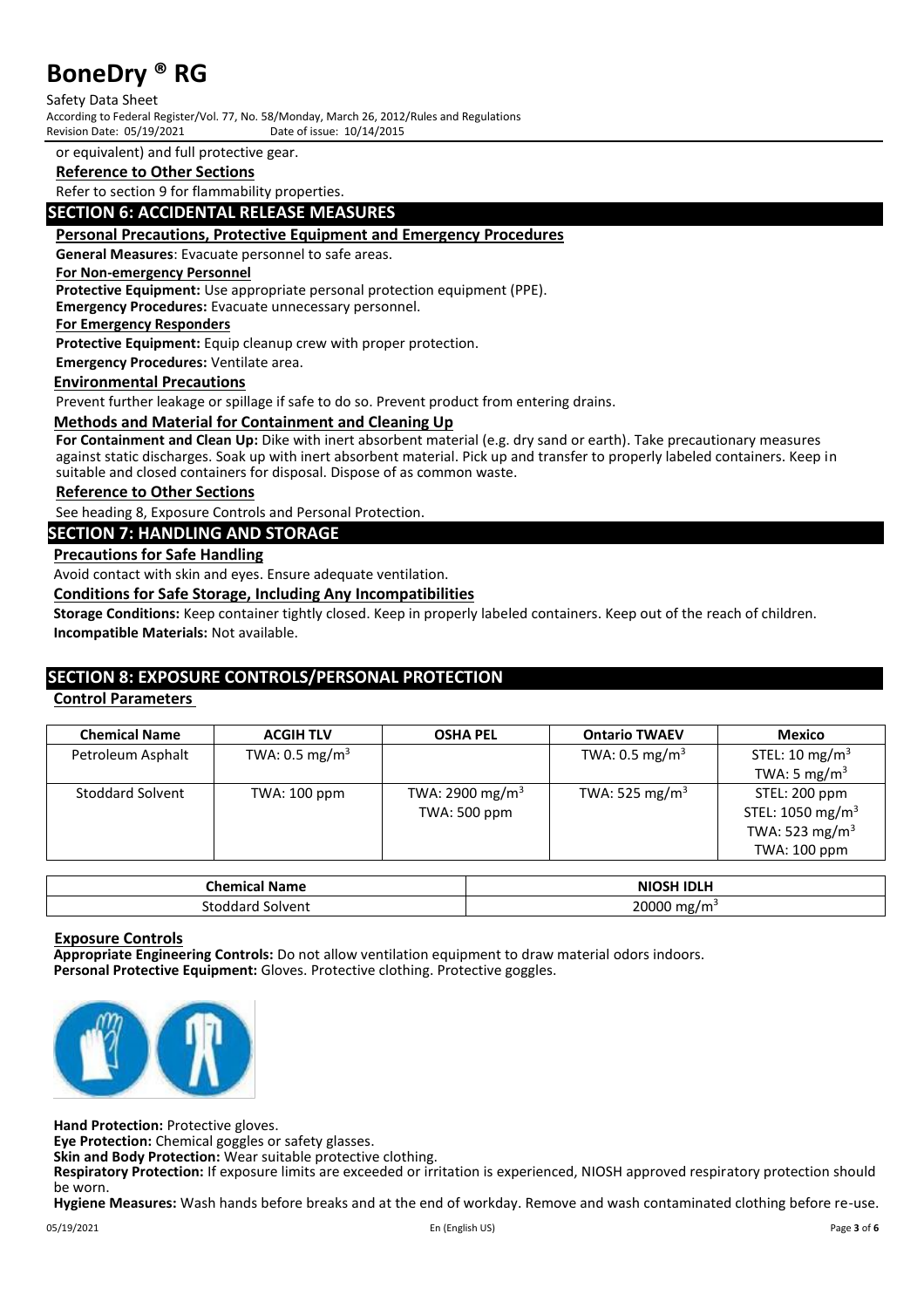#### Safety Data Sheet

According to Federal Register/Vol. 77, No. 58/Monday, March 26, 2012/Rules and Regulations Revision Date: 05/19/2021

Handle in accordance with good industrial hygiene and safety practice.

| Other Information: When using, do not eat, drink, or smoke.  |  |                                         |  |  |  |  |
|--------------------------------------------------------------|--|-----------------------------------------|--|--|--|--|
| <b>SECTION 9: PHYSICAL AND CHEMICAL PROPERTIES</b>           |  |                                         |  |  |  |  |
| <b>Information on Basic Physical and Chemical Properties</b> |  |                                         |  |  |  |  |
| <b>Physical State</b>                                        |  | Liguid                                  |  |  |  |  |
| Appearance                                                   |  | Brown/black liquid                      |  |  |  |  |
| Odor                                                         |  | Slight odor                             |  |  |  |  |
| <b>Odor Threshold</b>                                        |  | Not available                           |  |  |  |  |
| рH                                                           |  | $9.5 - 11.5$                            |  |  |  |  |
| Relative Evaporation Rate (butyl acetate $= 1$ )             |  | Not available                           |  |  |  |  |
| <b>Melting Point</b>                                         |  | Not available                           |  |  |  |  |
| <b>Freezing Point</b>                                        |  | $32^\circ F/0^\circ C$                  |  |  |  |  |
| <b>Boiling Point</b>                                         |  | 212°F / 100°C                           |  |  |  |  |
| <b>Flash Point</b>                                           |  | >400°F (>204°C)                         |  |  |  |  |
| <b>Auto-ignition Temperature</b>                             |  | $>700^{\circ}$ F $/$ > 371 $^{\circ}$ C |  |  |  |  |
| <b>Decomposition Temperature</b>                             |  | Not available                           |  |  |  |  |
| Flammability (solid, gas)                                    |  | Not available                           |  |  |  |  |
| <b>Lower Flammable Limit</b>                                 |  | Not available                           |  |  |  |  |
| <b>Upper Flammable Limit</b>                                 |  | Not available                           |  |  |  |  |
| <b>Vapor Pressure</b>                                        |  | Not available                           |  |  |  |  |
| Relative Vapor Density at 68°F (20°C)                        |  | $> 1$ (Air = 1)                         |  |  |  |  |
| <b>Relative Density</b>                                      |  | Not available                           |  |  |  |  |
| <b>Specific Gravity</b>                                      |  | >1.0                                    |  |  |  |  |
| Solubility                                                   |  | Partly miscible                         |  |  |  |  |
| Partition coefficient: n-octanol/water                       |  | Not available                           |  |  |  |  |
| <b>Explosion Data - Sensitivity to Mechanical Impact</b>     |  | Not available                           |  |  |  |  |
| <b>Explosion Data - Sensitivity to Static Discharge</b>      |  | Not available                           |  |  |  |  |
| <b>VOC Content</b>                                           |  | $<$ 40 g/L                              |  |  |  |  |

## **SECTION 10: STABILITY AND REACTIVITY**

**Reactivity:** Hazardous polymerization does not occur

**Chemical Stability:** Stable under normal conditions.

**Possibility of Hazardous Reactions:** Hazardous polymerization will not occur.

**Conditions to Avoid:** No information available.

**Incompatible Materials:** No materials to be especially mentioned.

**Hazardous Decomposition Products:** Carbon monoxide. Carbon dioxide. Hydrocarbons.

## **SECTION 11: TOXICOLOGICAL INFORMATION**

## **Information on Toxicological Effects – Ingredient(s)**

| LD50 and LC50 Data |  |  |
|--------------------|--|--|
|                    |  |  |

| Asphalt (8052-42-4) |              |
|---------------------|--------------|
| LD50 Oral Rat       | >5,000 mg/kg |
| LD50 Dermal Rabbit  | >2,000 mg/kg |

#### **Carcinogenicity Data:**

| Asphalt (8052-42-4)                    |                                             |
|----------------------------------------|---------------------------------------------|
| <b>IARC Group</b>                      | 2Β                                          |
| National Toxicity Program (NTP) Status | Twelfth Report – Items under consideration. |

## **SECTION 12: ECOLOGICAL INFORMATION**

#### **Toxicity – Ingredients**

Contains no substances known to be hazardous to the environment or not degradable in waste water treatment plants.

#### **Persistence and Degradability**

No information available for this product.

### **Bioaccumulative Potential – Product**

No information available for this product.

#### **Bioaccumulative Potential – Ingredients**

No information available for this product.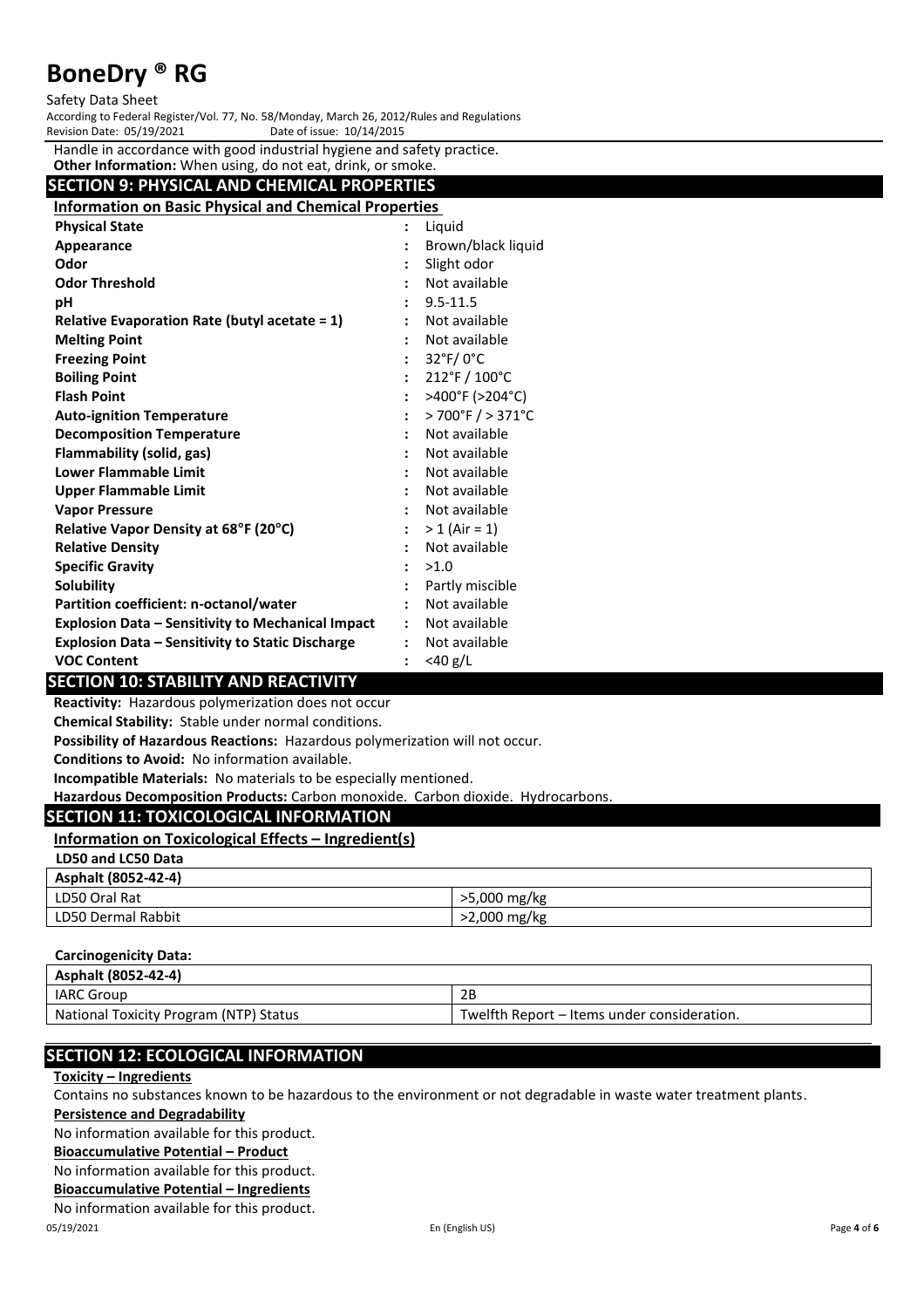Safety Data Sheet According to Federal Register/Vol. 77, No. 58/Monday, March 26, 2012/Rules and Regulations Revision Date: 05/19/2021

**Mobility in Soil**

No information available for this product.

#### **Other Adverse Effects**

**Other Information:** Avoid release to the environment.

## **SECTION 13: DISPOSAL CONSIDERATIONS**

**Waste Disposal Recommendations:** Dispose of in accordance with local, state, and federal regulations.

| Additional Information: Empty containers should be taken for local recycling, recovery or waste disposal. |  |
|-----------------------------------------------------------------------------------------------------------|--|
|-----------------------------------------------------------------------------------------------------------|--|

| <b>SECTION 14: TRANSPORT INFORMATION</b> |                |                         |
|------------------------------------------|----------------|-------------------------|
| In Accordance with DOT                   |                |                         |
| <b>Proper Shipping Name</b>              | $\ddot{\cdot}$ | Non-Regulated Material. |
| In Accordance with IMDG                  |                |                         |
| <b>Proper Shipping Name</b>              |                | Not Regulated.          |
| <b>Hazard Class</b>                      |                |                         |
| <b>Identification Number</b>             |                |                         |
| <b>Packing Group</b>                     |                |                         |
| <b>Marine Pollutant</b>                  |                |                         |
| In Accordance with IATA                  |                |                         |
| <b>Proper Shipping Name</b>              |                | Not Regulated.          |
| <b>Hazard Class</b>                      |                |                         |
| <b>Identification Number</b>             |                |                         |
| <b>Packing Group</b>                     |                |                         |
| <b>Marine Pollutant</b>                  |                |                         |
| In Accordance with TDG                   |                |                         |
| <b>Proper Shipping Name</b>              |                | Not Regulated.          |
| <b>Hazard Class</b>                      |                |                         |
| <b>Identification Number</b>             |                |                         |
| <b>Packing Group</b>                     |                |                         |
| <b>Marine Pollutant</b>                  |                |                         |

## **SECTION 15: REGULATORY INFORMATION**

## **International Inventories**

| <b>Chemical Name</b>    | <b>TSCA</b> | dsl | <b>NDSL</b> | <b>EINECS</b> | <b>ELINCS</b> | <b>ENCS</b> | <b>CHINA</b> | <b>KECL</b> | <b>PICCS</b> | <b>AICS</b> |
|-------------------------|-------------|-----|-------------|---------------|---------------|-------------|--------------|-------------|--------------|-------------|
| Petroleum Asphalt       |             | ,,  |             |               | -             |             | . .          |             | ,,           |             |
| <b>Stoddard Solvent</b> |             | ,,  |             |               | ,,            |             |              |             |              |             |

| <b>TSCA</b>   | Complies |
|---------------|----------|
| <b>DSL</b>    | Complies |
| <b>NDSL</b>   | Complies |
| <b>EINECS</b> | Complies |
| <b>ELINCS</b> | Complies |
| <b>ENCS</b>   | Complies |
| <b>CHINA</b>  | Complies |
| <b>KECL</b>   | Complies |
| <b>PICCS</b>  | Complies |
| <b>AICS</b>   | Complies |
|               |          |

#### **US Federal Regulations**

**Asphalt (8052-42-4)**

Listed on the United States TSCA (Toxic Substances Control Act) Inventory

## **Elastomeric Polymer (Proprietary)**

Listed on the United States TSCA (Toxic Substances Control Act) Inventory

## **US State Regulations**